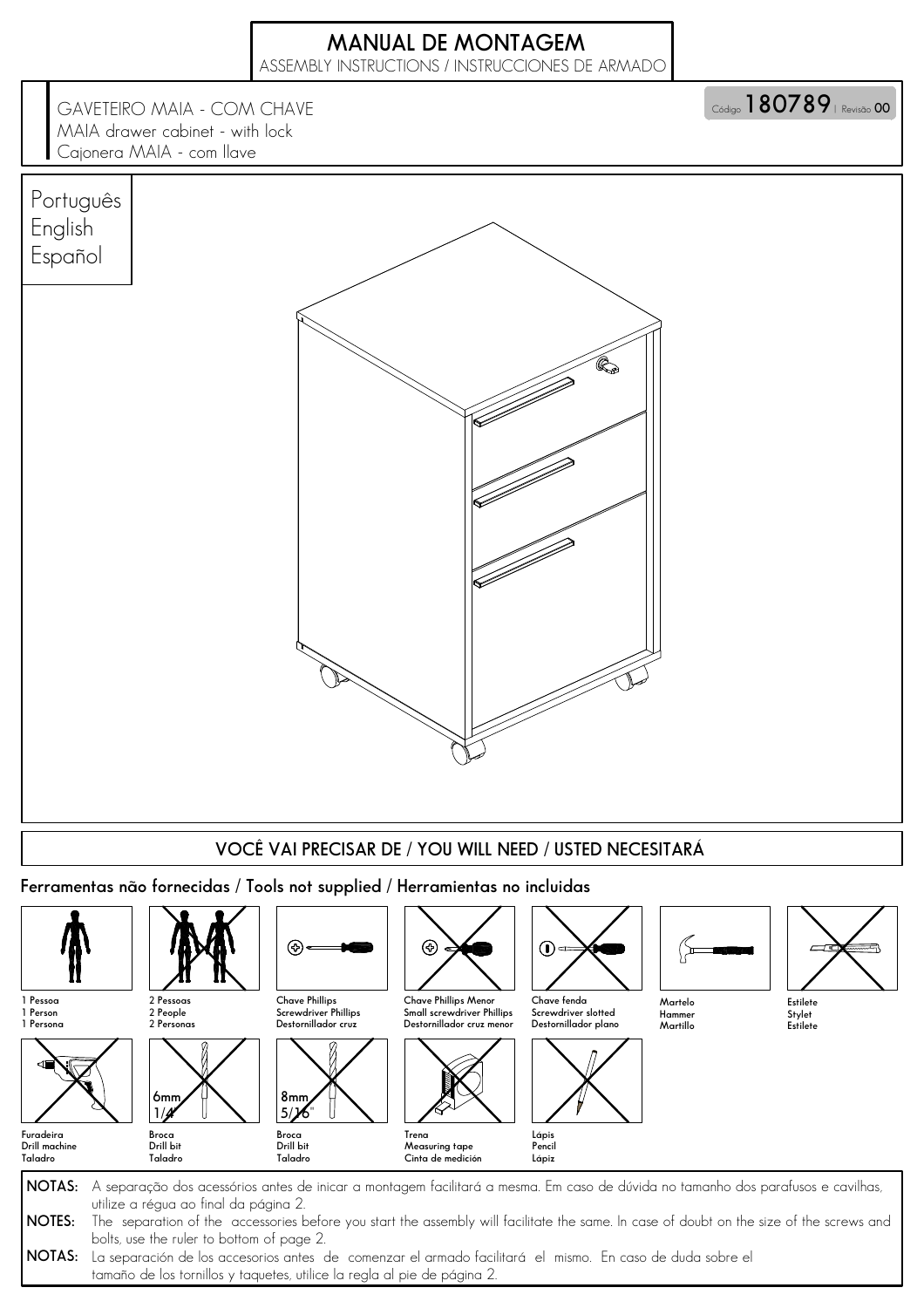## IDENTIFICAÇÃO DOS ACESSÓRIOS/ IDENTIFICATION OF ACCESSORIES/ IDENTIFICACIÓN DE ACCESORIOS

| A <sub>1</sub> |                                            | Cola / Glue / Pegamento                                                                      | 13g             | 1                          |
|----------------|--------------------------------------------|----------------------------------------------------------------------------------------------|-----------------|----------------------------|
| A8             | ⊕<br>44444X                                | Parafuso chato / Flat head screw / Tornillo de cabeza plana                                  | 3.5x20 mm       | $\boldsymbol{\mathcal{A}}$ |
| E              |                                            | Cavilha / Wooden dowel / Taquete                                                             | 8x30 mm         | 32                         |
| G <sub>2</sub> |                                            | Batente de porta / Door stop / Tope de puerta                                                |                 | 1                          |
| <b>H6A</b>     |                                            | Rodízio 40 / Caster / Rueda                                                                  |                 | 4                          |
| J              | ⊕<br>۶Ì                                    | Haste minifix simples / Simple minifix screw / Tornillo minifix simple                       |                 | 10                         |
| L              | S,                                         | Tambor minifix / Drum lock / Tambor minifix                                                  | $12 \text{ mm}$ | 10                         |
| M              |                                            | Tapa furo adesivo / Bore patch adhesive / Tapones adhesivo                                   |                 | 6                          |
| O              | $\widetilde{\mathbb{F}}$                   | Parafuso chato / Flat head screw / Tornillo de cabeza plana                                  | 4.5x45 mm       | 10                         |
| $\circ$        | '0,                                        | Suporte triangular / Truangular support / Soporte triangular                                 |                 | 4                          |
| 0 <sup>2</sup> |                                            | Puxador 106 P / Handle / Tirador                                                             | 128 mm          | 3                          |
| P <sub>5</sub> | (4)<br>44HL                                | Parafuso chato especial / Flat head screw / Tornillo de cabeza plana                         | $3.5x14$ mm     | 24                         |
| Q <sub>2</sub> |                                            | Suporte p/ pasta suspensa / Support suspended folder / Soporte carpeta suspendida 350x180 mm |                 | $\overline{2}$             |
| <b>R6A</b>     |                                            | Fechadura/ Lock / Cerradura                                                                  | $22 \text{ mm}$ | 1                          |
| <b>R6B</b>     |                                            | Anel / Ring / Anillo                                                                         |                 | 1                          |
| S              | $\mathbb{R}$<br>$\left(\frac{1}{2}\right)$ | Parafuso panela / Pan head screw / Tornillo de pan                                           | $3.5x14$ mm     | 20                         |
| Т              | (사)<br><i><b>MMMMM</b></i>                 | Parafuso flangeado / Flanged head screw / Tornillo de cabeza flangeada                       | $3.5x25$ mm     | 6                          |
| <b>VA</b>      | 0.000000<br>000<br>ႜႜၜၟၜၜ                  | Corrediça lateral esquerda / Metallic slide the left field /<br>Corredera lateral izquierda  | 350 mm          | 3                          |
| <b>VB</b>      | ಕ್∘∞⊚<br>000<br>~ 0000 00 0                | Corrediça lateral direita / Metallic slide the right field /<br>Corredera lateral derecha    | 350 mm          | 3                          |
| VC             | $-0.000$                                   | Corrediça gaveta esquerda / Drawer slide left /<br>Corredera izquierda cajón                 | 350 mm          | 3                          |
| <b>VD</b>      |                                            | Corrediça gaveta direita / Drawer slide right /<br>Corredera derecha cajón                   | 350 mm          | 3                          |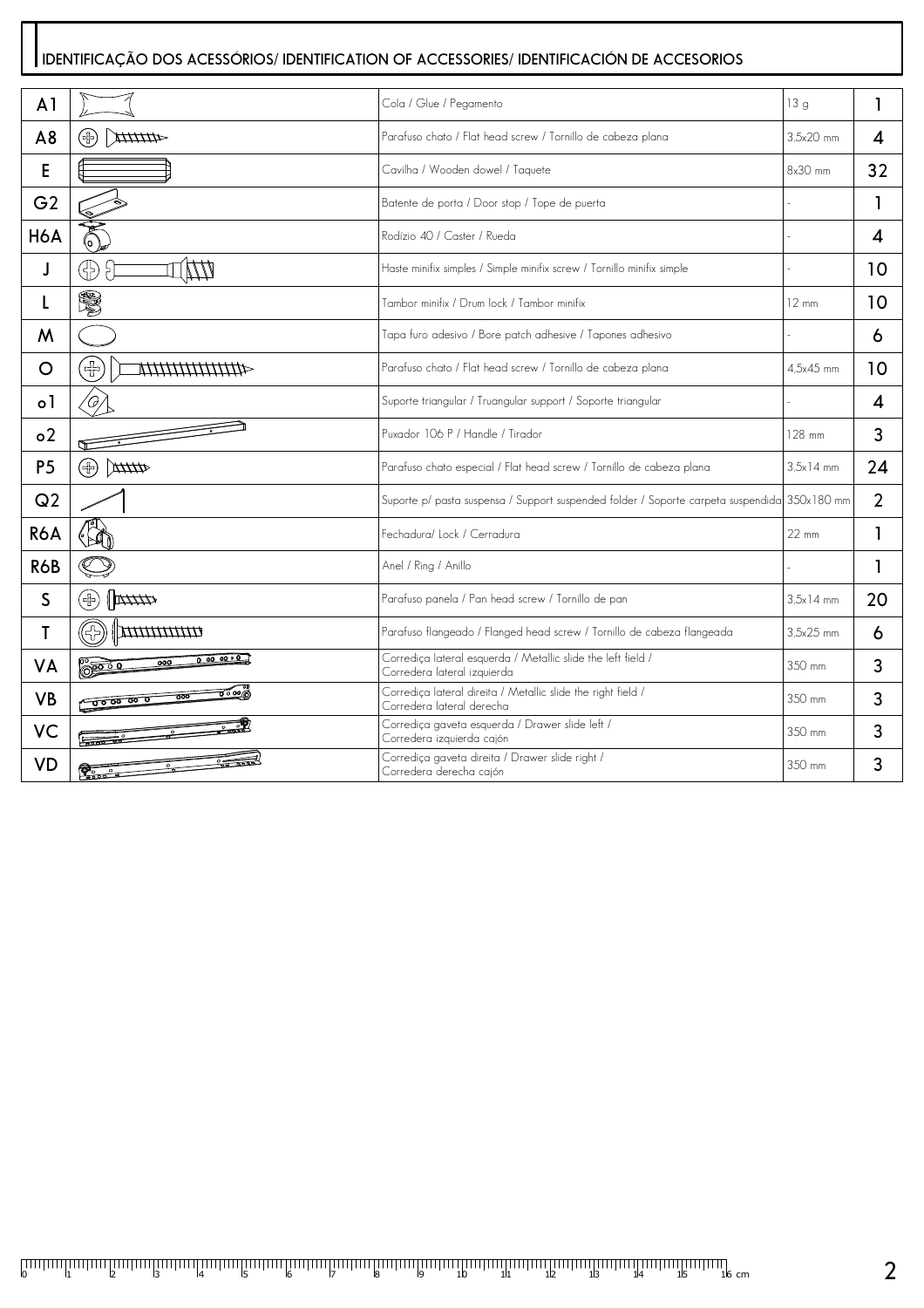## IDENTIFICAÇÃO DAS PEÇAS / PARTS IDENTIFICATION/ IDENTIFICACIÓN DE LAS PIEZAS



| Número /          | Medidas / Measures / Medidas  | Qtd. /                                                |                |
|-------------------|-------------------------------|-------------------------------------------------------|----------------|
| Number / Número   | cm                            | inches                                                | Qty. / Qtd.    |
| 01                | $46.5 \times 45 \times 1.5$   | $18^{\circ}$ $1/4 \times 17^{\circ}$ $3/4 \times 5/8$ |                |
| 02                | $46.5 \times 45 \times 1.5$   | 18" 1/4 x 17" 3/4 x 5/8                               |                |
| 03                | $67 \times 45 \times 1.5$     | $26"$ 3/8 x 17" 3/4 x 5/8                             |                |
| 04                | $67 \times 45 \times 1.5$     | $26$ " $3/8 \times 17$ " $3/4 \times 5/8$             |                |
| 05                | $42.3 \times 16.4 \times 1.5$ | $16" 5/8 \times 6" 1/2 \times 5/8$                    |                |
| 06                | $42.3 \times 16.4 \times 1.5$ | $16" 5/8 \times 6" 1/2 \times 5/8$                    |                |
| 07                | $42.3 \times 32.7 \times 1.5$ | 16" 5/8 x 12" 7/8 x 5/8                               |                |
| 08                | $35.5 \times 11.5 \times 1.5$ | $14^{\circ} \times 4^{\circ}$ $1/2 \times 5/8$        |                |
| 09                | $35.5 \times 11.5 \times 1.5$ | $14^{\circ} \times 4^{\circ}$ $1/2 \times 5/8$        |                |
| 10                | $37.6 \times 11.5 \times 1.5$ | $14^{\circ}$ 3/4 x 4 $^{\circ}$ 1/2 x 5/8             | 3              |
| 11                | $39 \times 35.4 \times 0.3$   | 15" 3/8 x 13" 7/8 x 1/8                               | 3              |
| $12 \overline{ }$ | $68.5 \times 44.5 \times 0.3$ | $27'' \times 17''$ $1/2 \times 1/8$                   |                |
| 78                | $35.5 \times 11.5 \times 1.5$ | $14^{\circ} \times 4^{\circ}$ $1/2 \times 5/8$        | $\overline{2}$ |
| 79                | $35.5 \times 11.5 \times 1.5$ | $14^{\circ} \times 4^{\circ}$ $1/2 \times 5/8$        | $\overline{2}$ |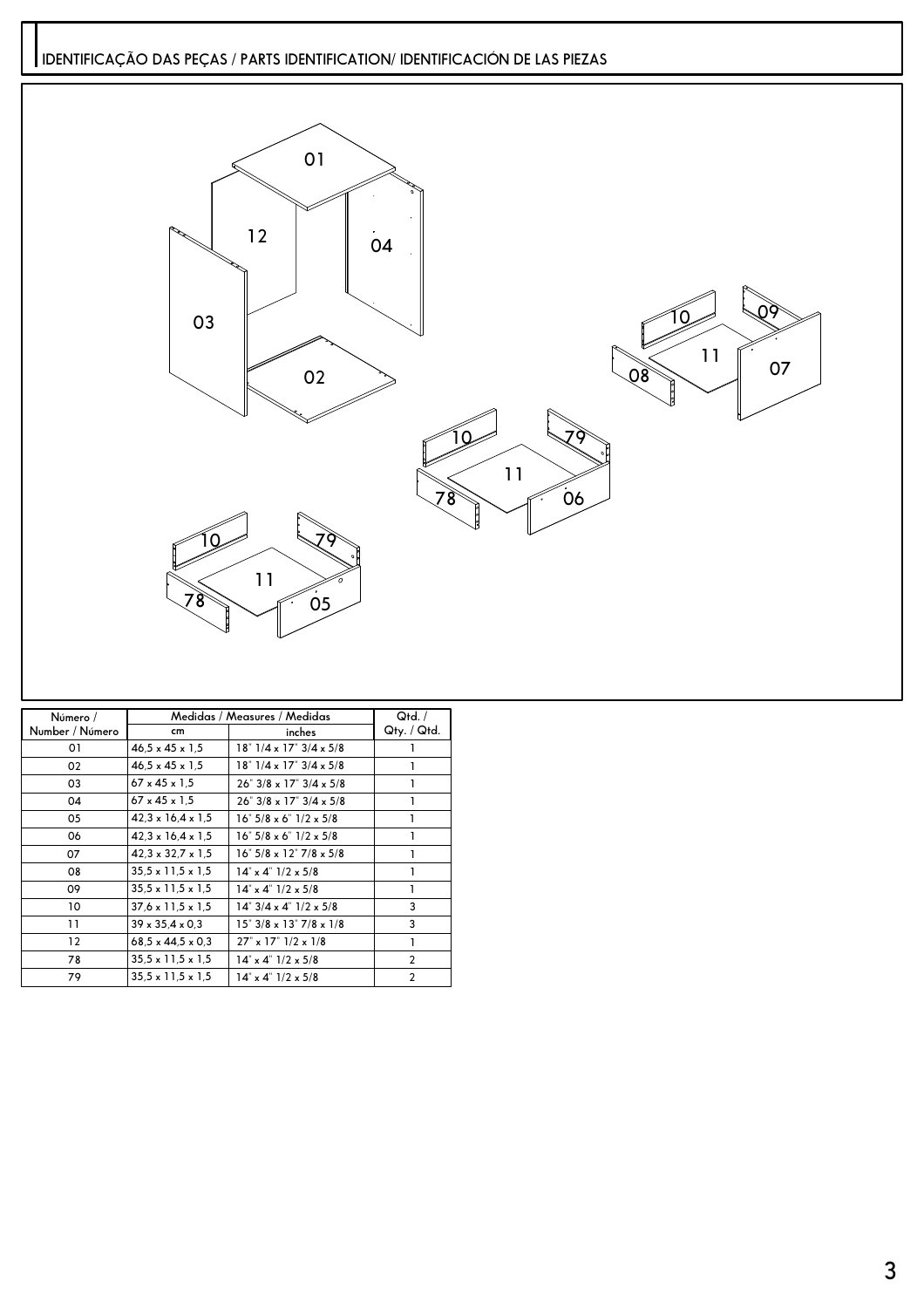

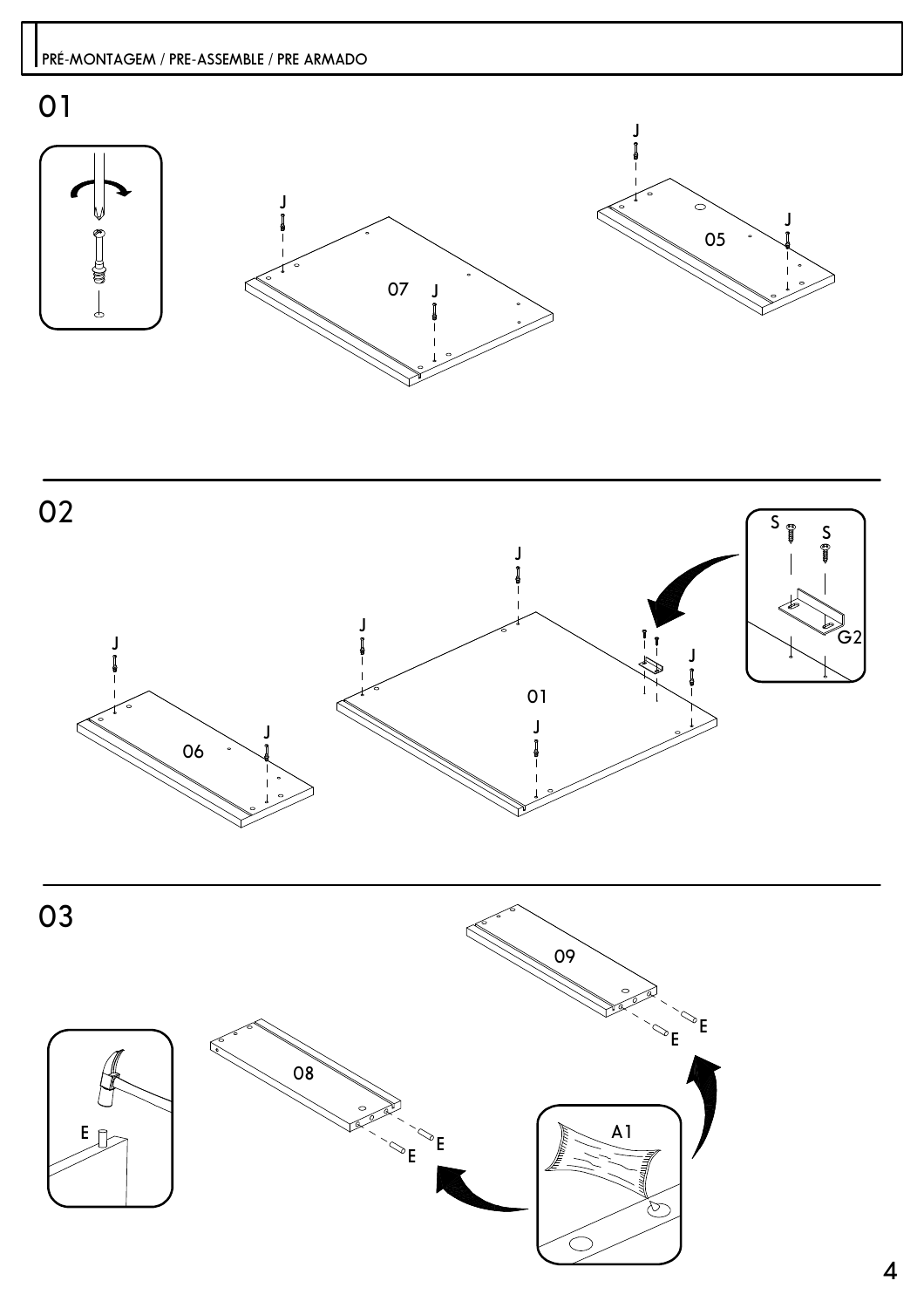



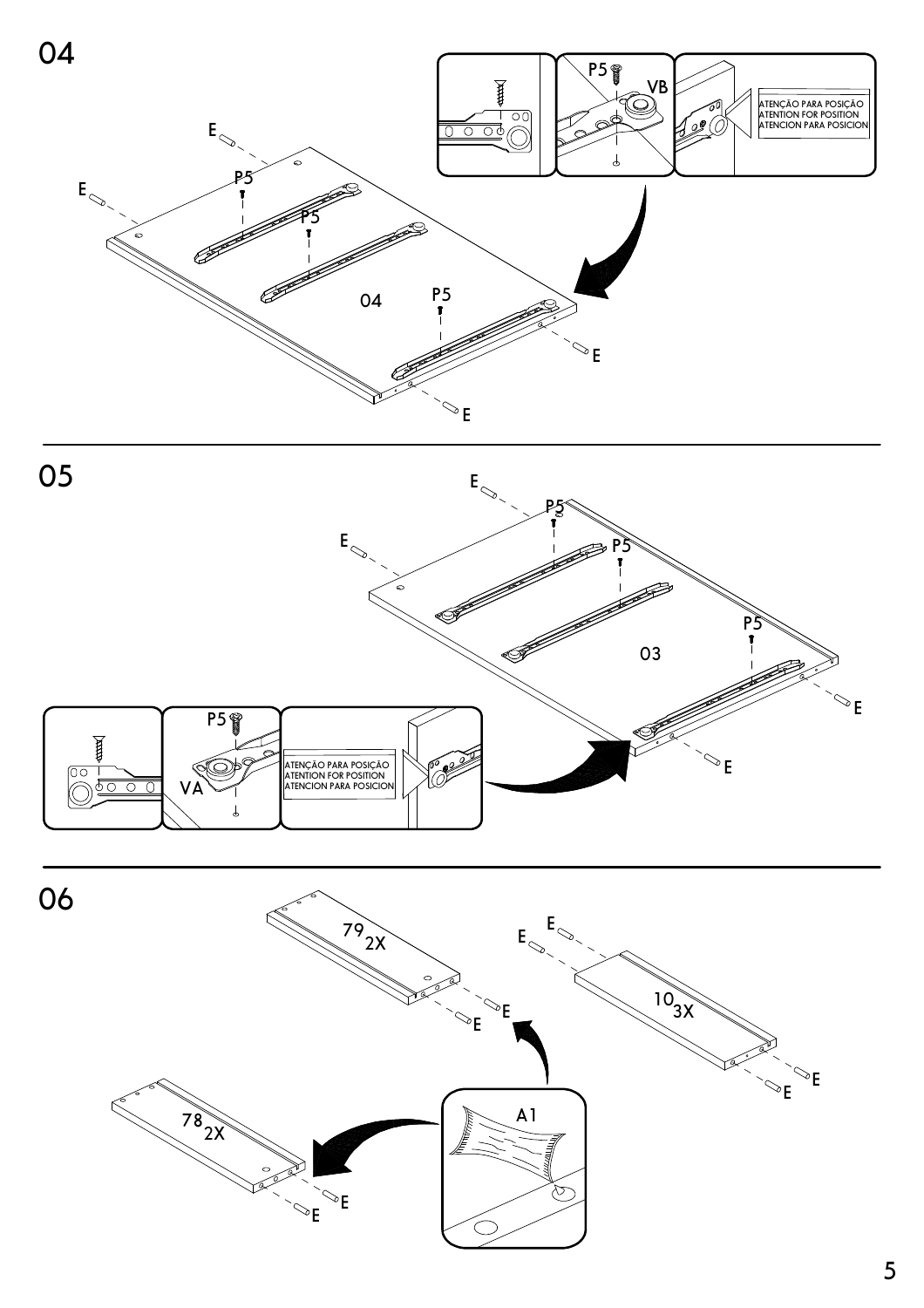



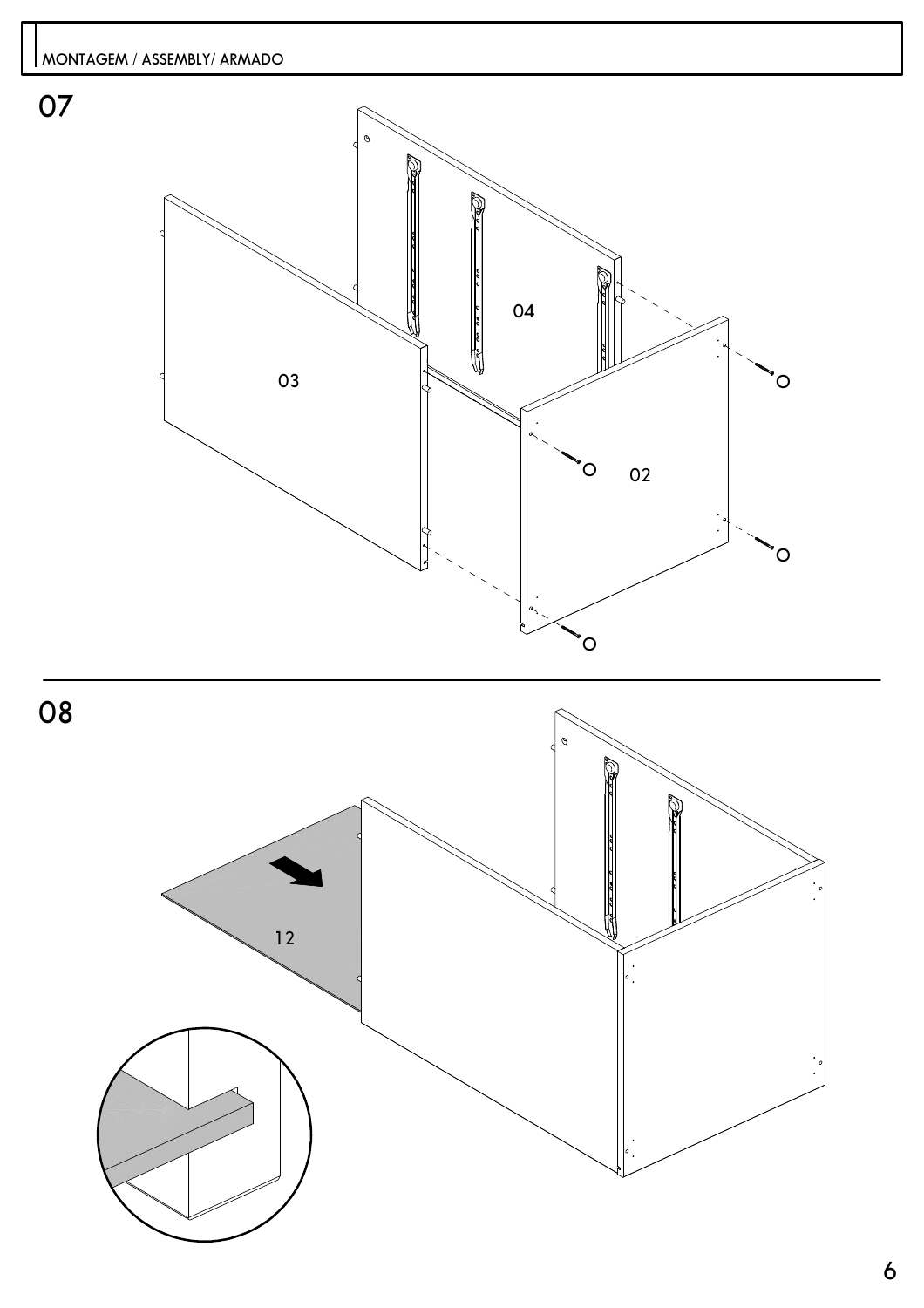





 $\overline{7}$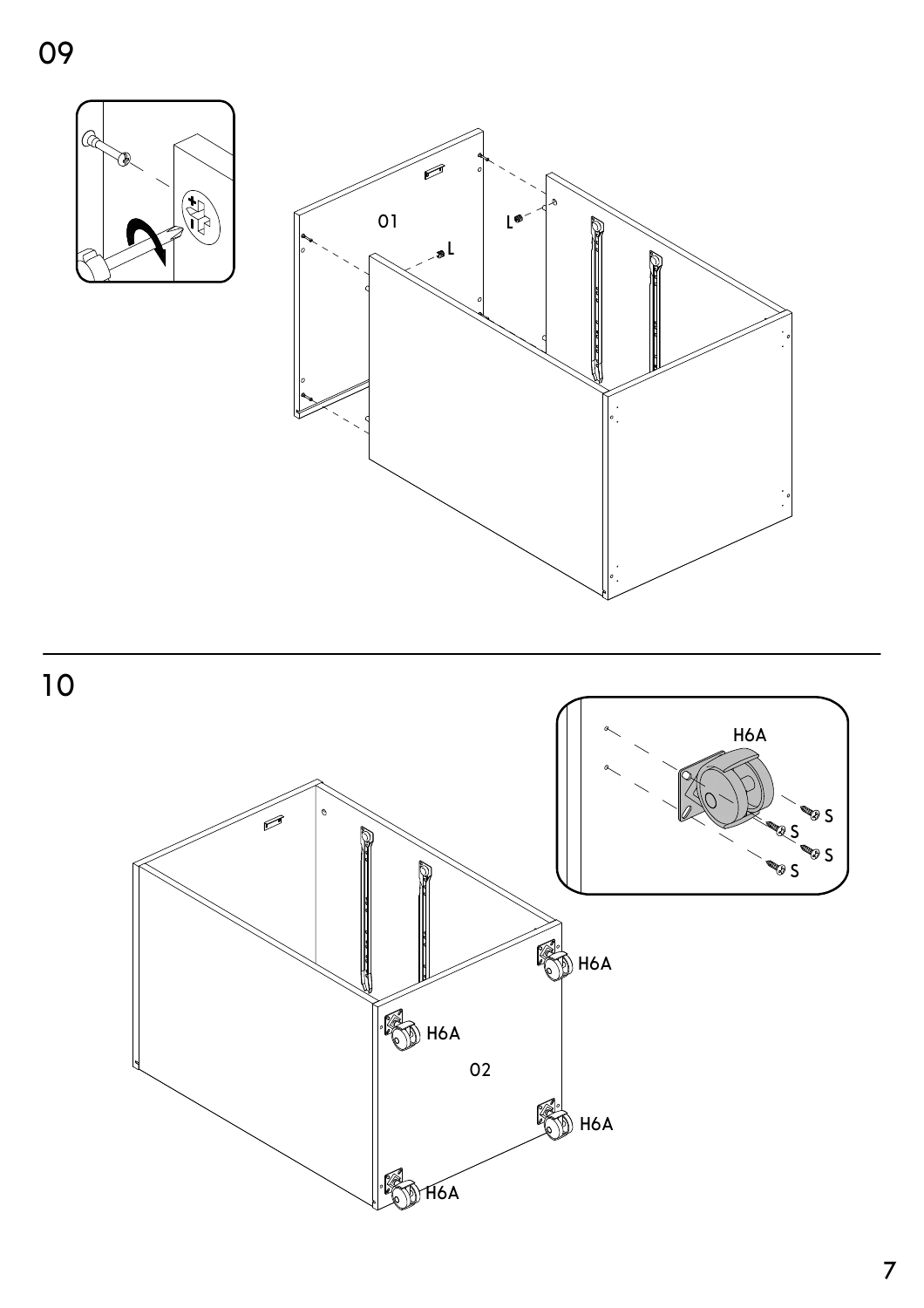$\overline{11}$ 



 $\frac{1}{2}$ 

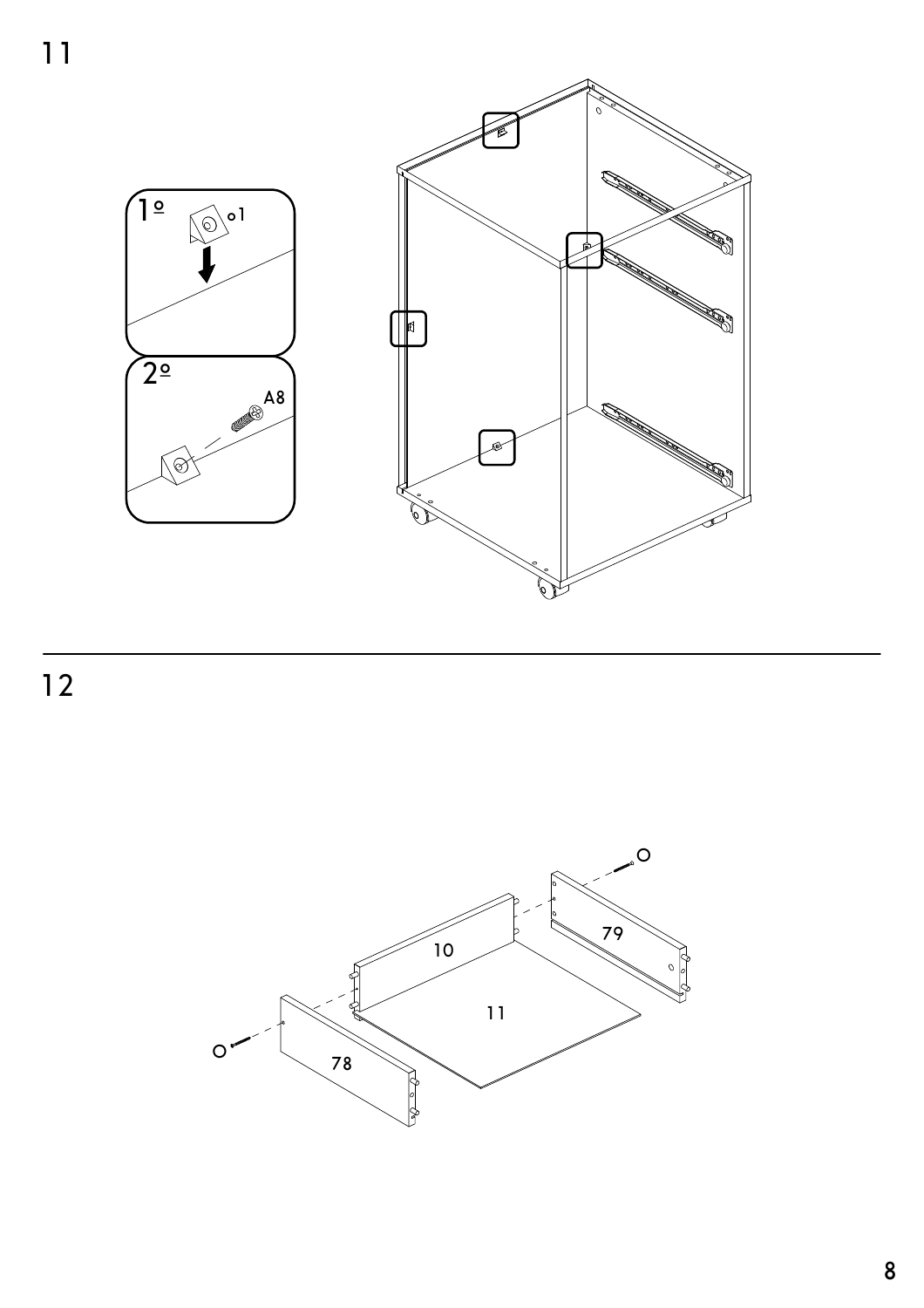13





 $\frac{8}{P5}$ 

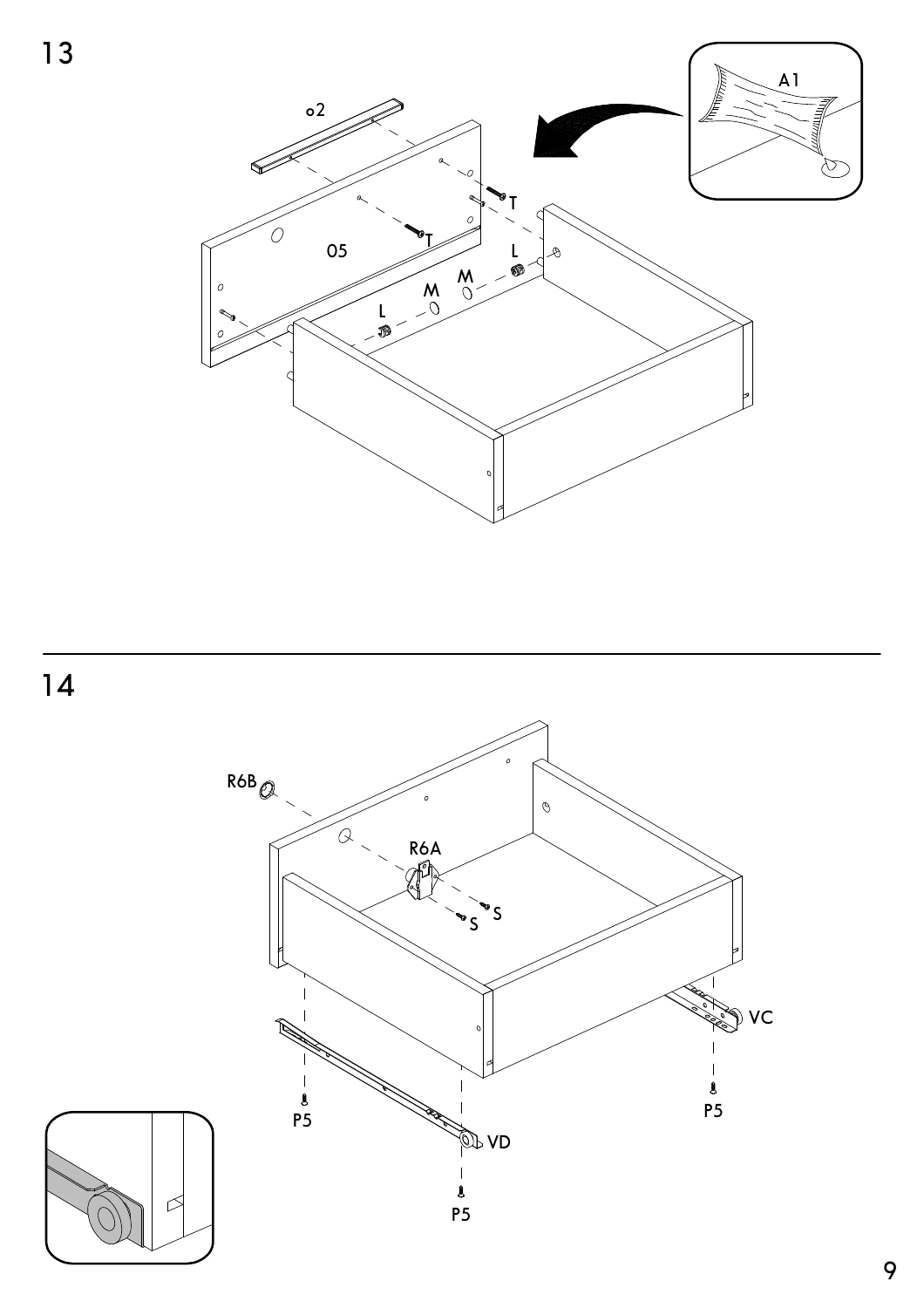

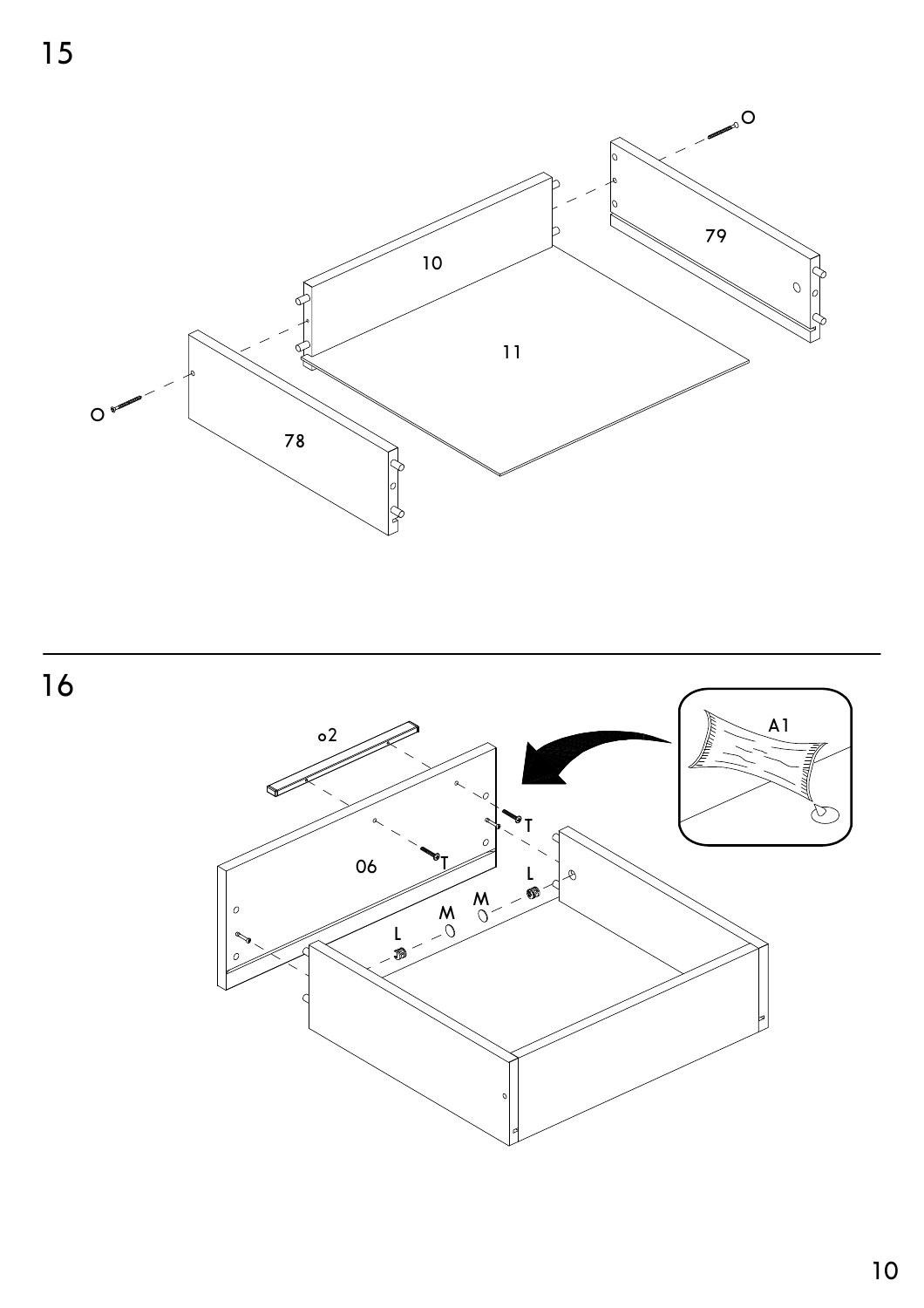



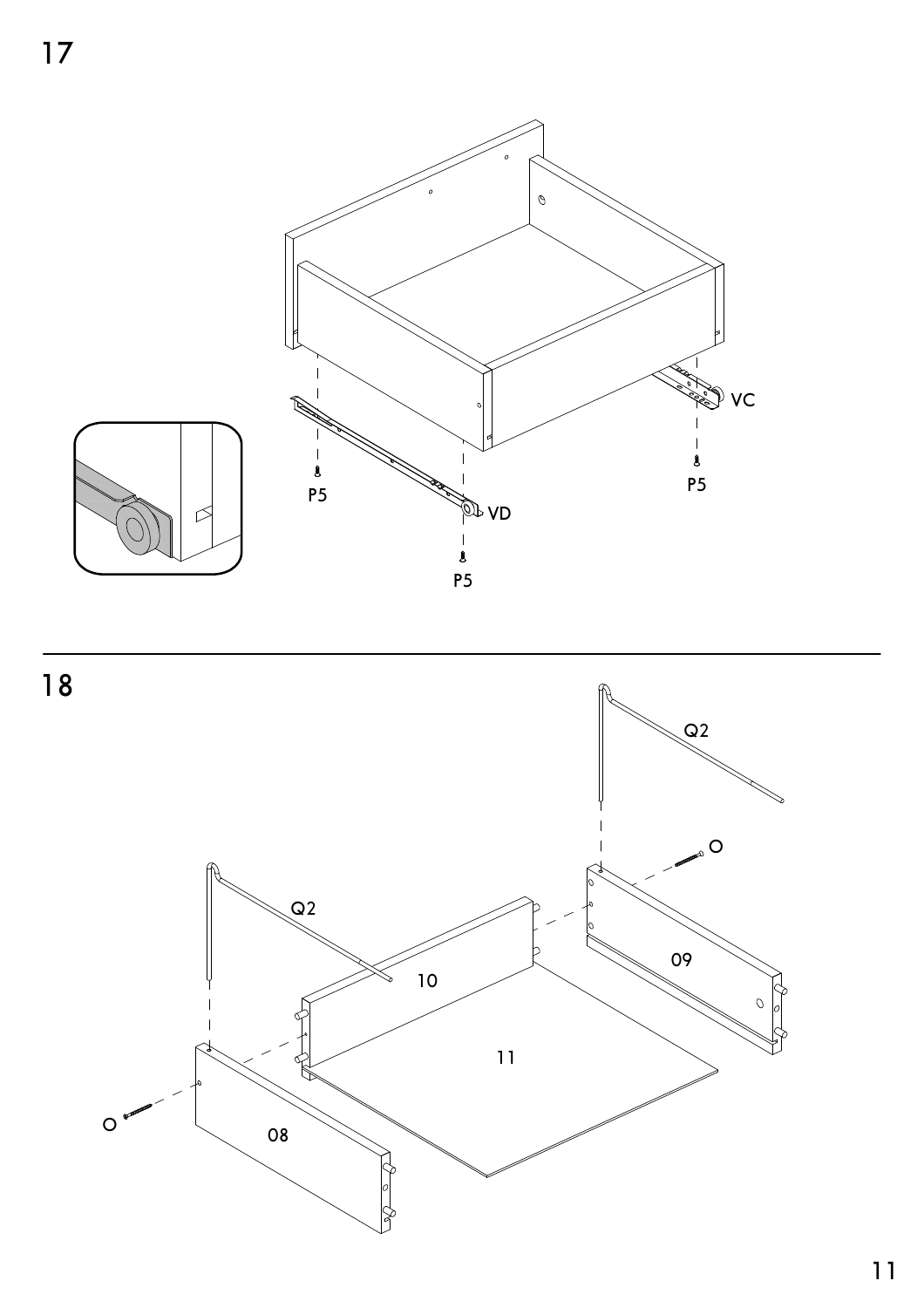